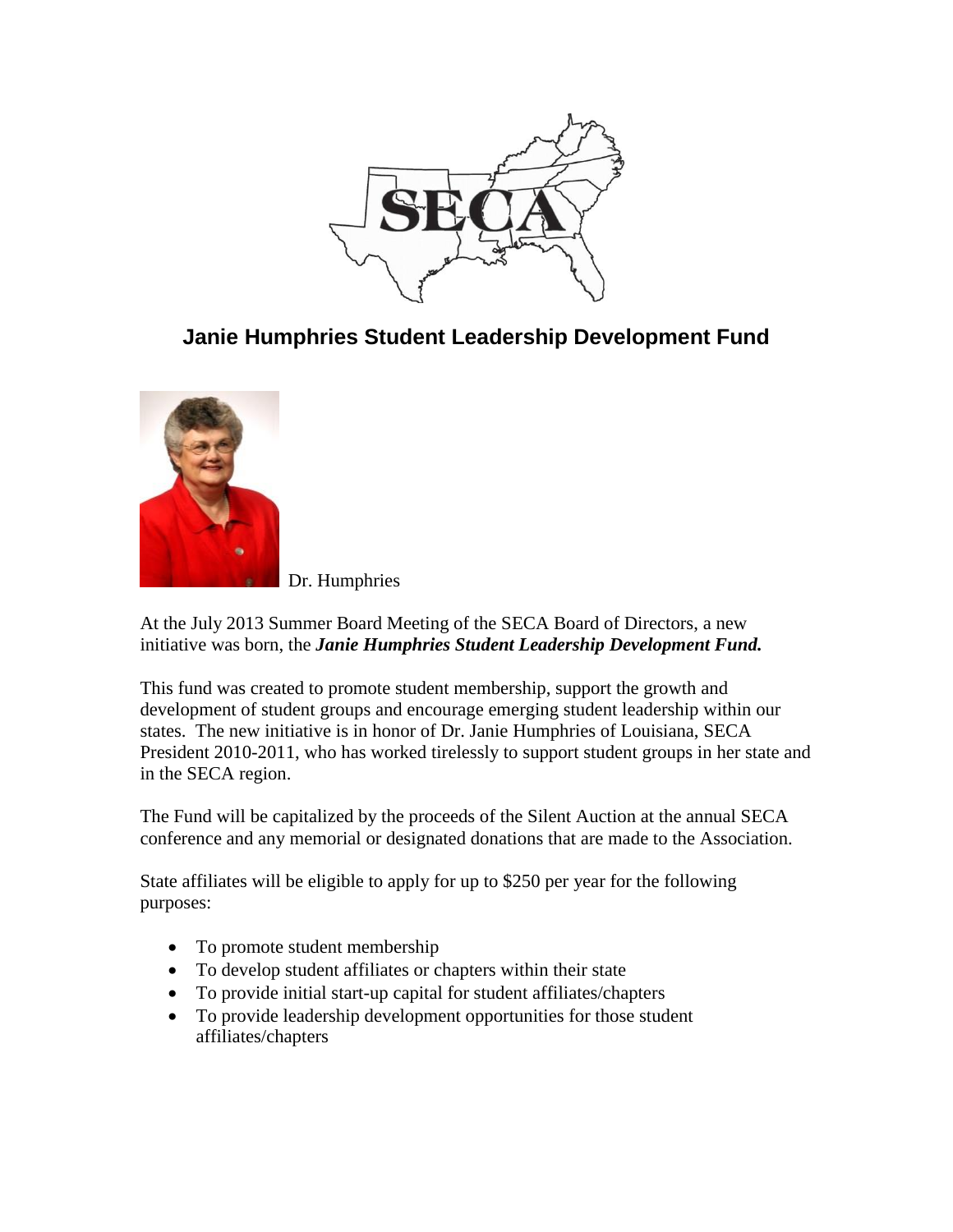#### **The following criteria will govern the application process:**

- Applications will be accepted in the SECA office as states determine funds are needed to support student projects. Applications for funds will be accepted from March 1 through November 30 of each year.
- The applications will be reviewed by the SECA Board of Directors and funds will be released to state affiliates within 30 days of application.
- A maximum of \$250 per year will be available to each SECA state affiliate unless the SECA Board chooses to enhance the amount available. (Notice will be provided to state affiliate Presidents if additional funds will be available.)
- States may submit more than one application during the year; however, the amount provided to the state affiliate may not exceed each year the total authorized by the SECA Board of Directors.
- Any funds that are not utilized during a year will carry over to the next year and will be available for future distribution as decided by the SECA Board of Directors.
- A grant agreement will be signed by the SECA Executive Director and the state affiliate President prior to release of the funds. The grant agreement will outline the parameters of the activities authorized under the grant.

#### **Administration and Reporting:**

- If the funds are utilized to develop a student affiliate/chapter, state affiliates will be responsible for administering the grant funds for the student affiliate/chapter and assisting the chapters/affiliates with developing appropriate financial processes. (Most of the colleges/universities which will support these affiliates/chapters have policies concerning campus groups and financial maintenance.)
- SECA will require a financial report from the state affiliate that outlines how the funds were disbursed and a brief program report that outlines the operational status of the student affiliate/chapter and/or program initiatives authorized under the grant. (Forms will be provided.)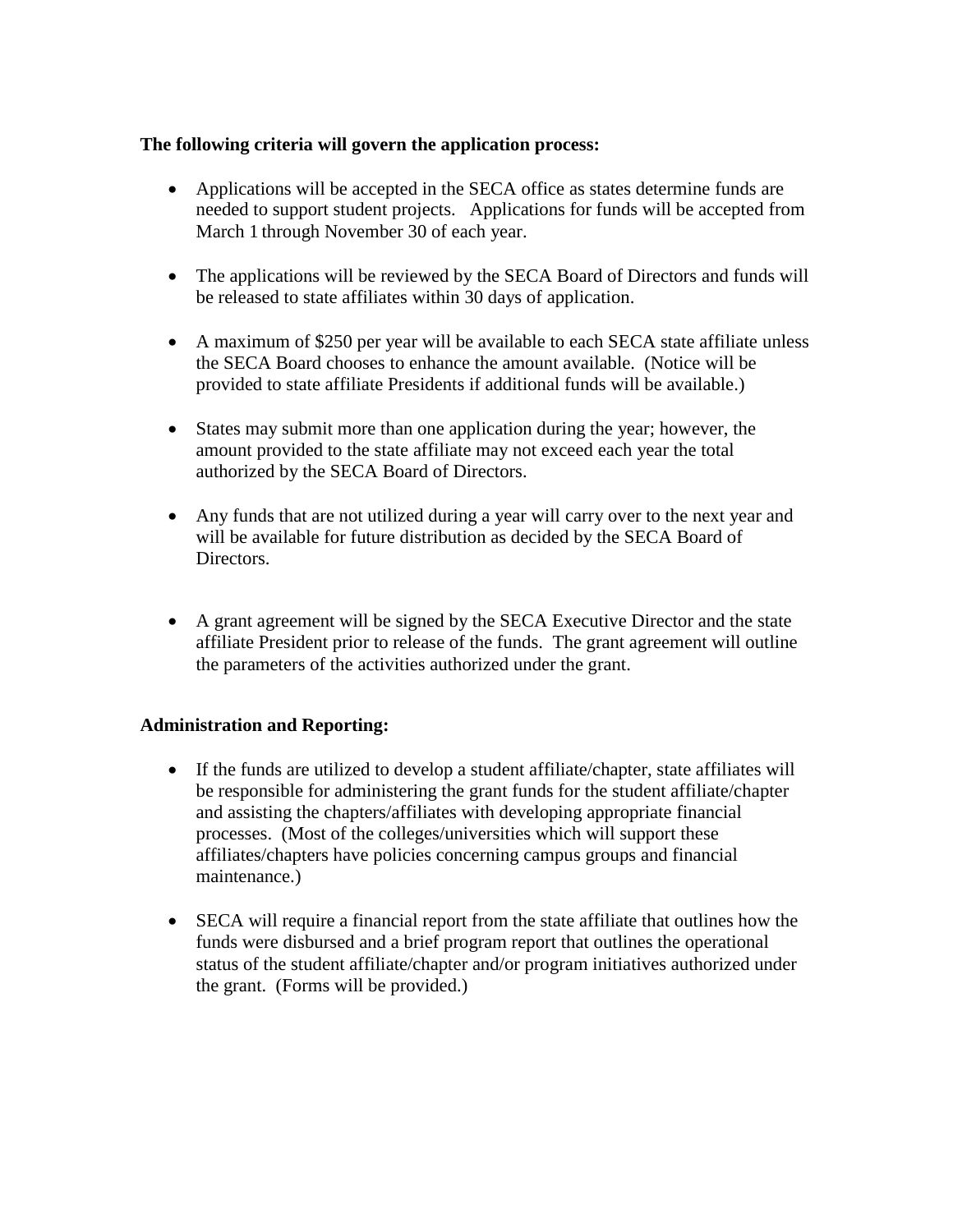### **APPLICATION**

## *Janie Humphries Student Leadership Development Fund*

| Proposed Use of Funds Requested: |                                                                                                                                                                                     |
|----------------------------------|-------------------------------------------------------------------------------------------------------------------------------------------------------------------------------------|
| П                                | □ Student Membership<br>Development Student Affiliate/Chapter<br>□ Initial Start-up Capital for Student Affiliates/Chapters<br>Leadership Activities for Student Affiliates/Chapter |
|                                  |                                                                                                                                                                                     |

Briefly describe how funds will be used: